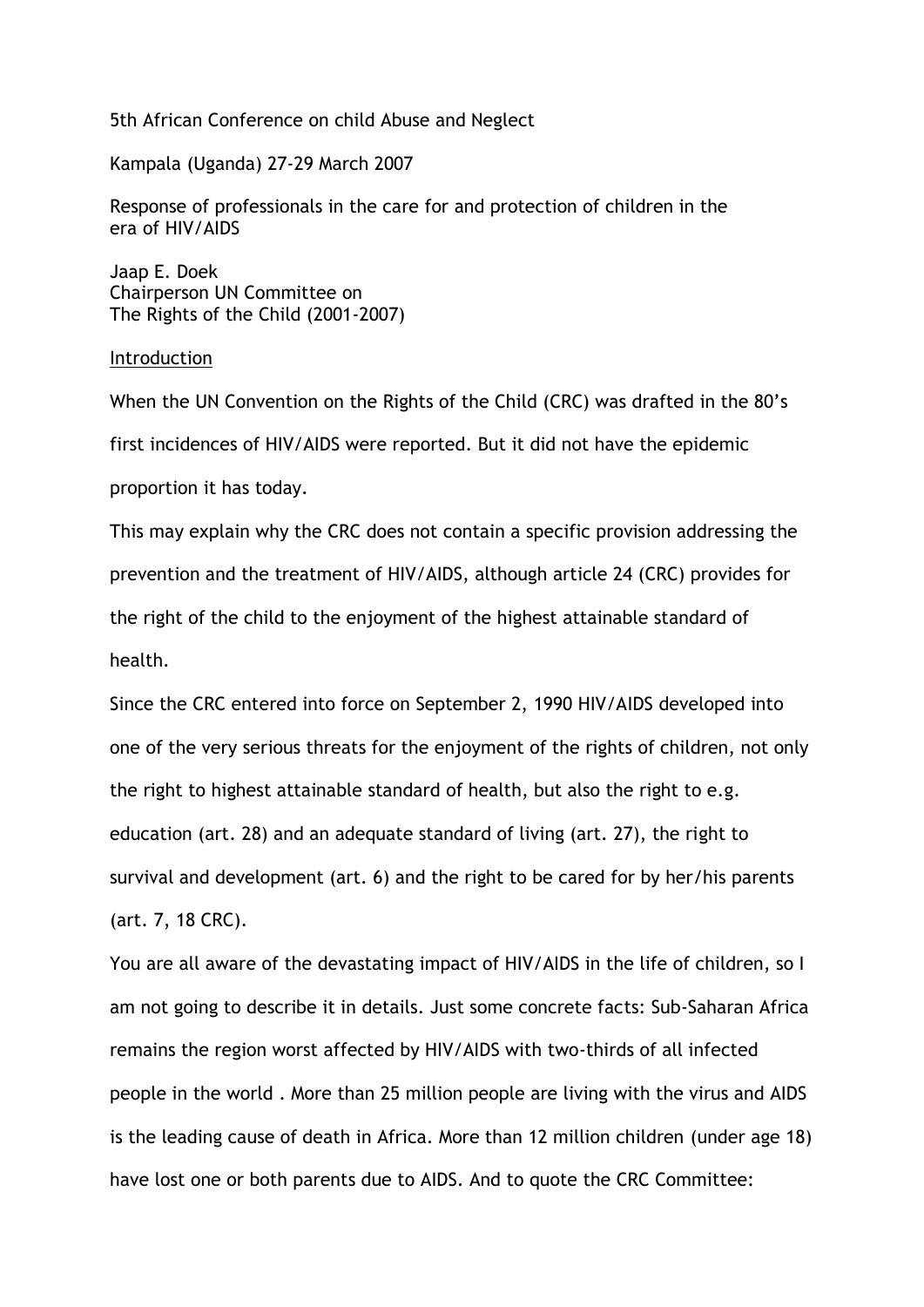"The epidemic impacts on the daily life of younger children and increases the victimization and marginalization of children, especially those living in particularly difficult circumstances. HIV/AIDS is not a problem of some countries but of the entire world. To truly bring its impact on children under control will require concerted and well-targeted efforts from all countries at all stages of development".

Therefore the UN Committee on the Rights of the Child (the CRC Committee) has, in its examination of reports submitted by States Parties to the CRC, systematically made specific Recommendations regarding actions States Parties should take to prevent and treat cases of HIV/AIDS. Over the past 12 months such recommendations were made to Kenya and Mali (Feb. 2007), to Benin, Ethiopia, Republic of Congo, Senegal and Swaziland (Sept. 2006) and to Tanzania (June 2006).

In addition the Committee has issued a General Comment No 3 on HIV/AIDS and the Rights of the Child (CRC/GC/2003/3, March 2003). In this document addressed to all States Parties the CRC Committee explains what the Convention on the Rights of the Child means for children infected or affected by HIV/AIDS and provides the States Parties with a variety of specific recommendations for actions that should ensure that those children can fully enjoy their rights as enshrined in the CRC. To avoid misunderstandings: the CRC is a document that addresses States and their governments. All 193 States Parties have committed themselves voluntarily to the implementation of the CRC. Professionals are not States Parties but the CRC is nevertheless very important for their daily practice. It provides them with information and guidance on how children affected by HIV/AIDS should be treated, protected and cared for and what kind of preventive action can be undertaken.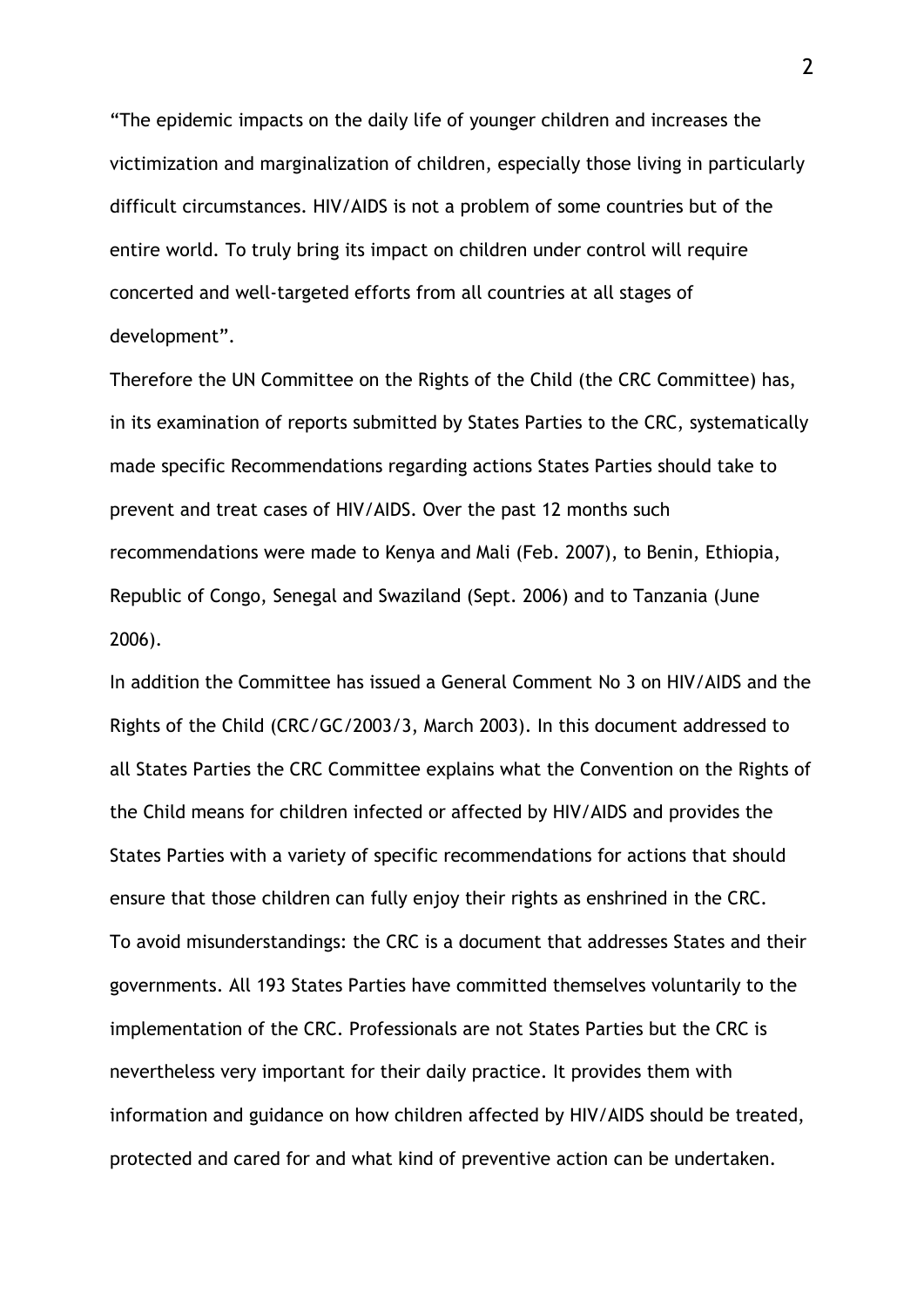So I will use the CRC as the context and inspiration for the Responses of Professionals in the era of HIV/AIDS. Given the limited time I must be brief.

## 2. Professional Responses and the CRC

There are, in my opinion, two possible professional responses to HIV/AIDS taking into account the provisions of the CRC: a collective and an individual one. I will elaborate on both of them.

## 2a. Collective Professional Responses

The implementation of children's rights is not exclusively the responsibility of a government, but also of the civil society as a whole, in particular of NGO's working in this field and in my opinion of associations of professionals. In many countries a wide variety of professionals organize themselves in association e.g. (and with regard to children's issues) social workers, psychologists, (child) psychiatrists and paediatricians. They not only serve the interests of the member-professionals, but also often want to contribute to strengthen the quality of the work of professionals. In that regard they often lobby with the government, members of parliament and when necessary use the media to make their points. If such professional associations don't exist I encourage the professionals to establish them. Experiences so far have shown that they can make a difference. When it comes to prevention and treatment of HIV/AIDS and in particular the protection of infected and affected children, professional association should play an active role, both in terms of raising awareness, where needed, about the problems related to HIV/AIDS and its impact on children and in terms of developing political pressure with a view to move the government to take the necessary legislative and other measures. At the same time the associations should actively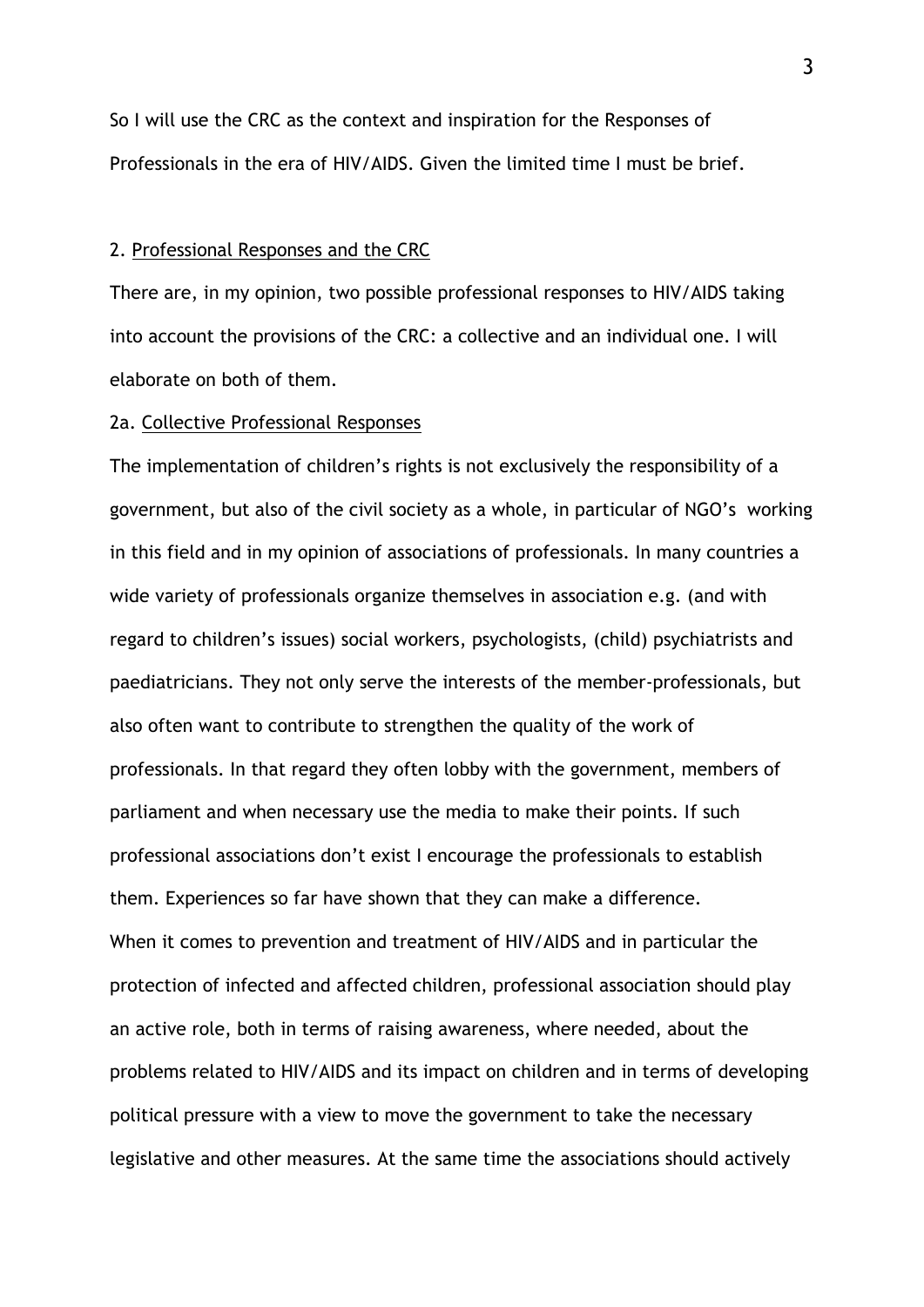promote – e.g. via protocols or guidelines, a treatment of and service to children victims of HIV/AIDS that is in compliance with the CRC and takes into account general Comment no.3 on HIV/AIDS and the rights of children. What does all this mean more concretely in the area of collective (or: institutional) responses? Let me briefly summarize some of the possible actions.

- break the silence around HIV/AIDS and end ignorance by actively promoting the dissemination of understandable information about the causes, the consequences and the possible treatment of HIV/AIDS;

- this information should also contain clear messages on the need and possibilities to prevent HIV/AIDS e.g. by explaining the so-called ABC of prevention, Abstinence, Being Faithful and Condom use and the risks of the use of non-sterilized needles and syringes, in particular in the world of drug addiction;

- the development and implementation of guidelines/protocols for the prevention and treatment of HIV/AIDS using the CRC as a framework when it regards children. The possible elements of these guidelines will be presented and discussed hereafter under individual responses;

- undertake all feasible measures to encourage and support the government in its efforts to follow-up the recommendations of the CRC Committee made in its Concluding Observations for the country.

In short: read them carefully and use them in your actions.

By way of example: in various Concluding Observations made to African States Parties (e.g. Kenya Feb. 2007; Ethiopia Sept. 2006; Benin Sept. 2006; Swaziland Sept. 2006) the CRC Committee recommended them to ensure access to child sensitive counselling and voluntary testing with full respect for the right of the child to privacy and confidentiality. Such recommendation can be used by a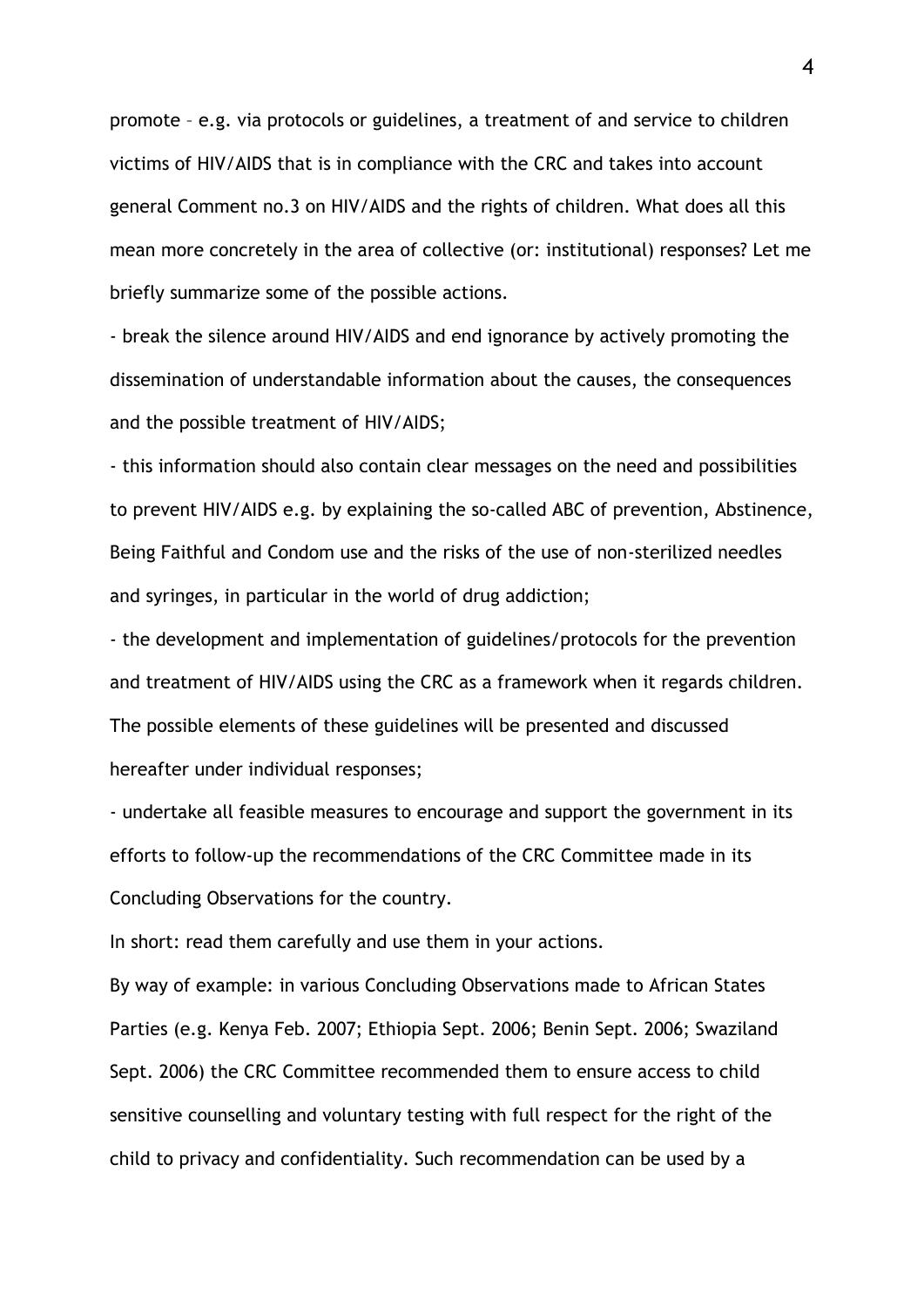professional medical association to develop guidelines to that effect for their members.

These guidelines should be the topic for trainings organized by the association for its members and should include other aspects of a child rights based prevention and treatment of HIV/AIDS and its impact on children (see hereafter). Finally: also other parts of civil society, in particular religious leaders/churches can play an important role in terms of awareness raising and prevention (see: What Religious Leaders can do about HIV/AIDS, Action for Children and Young People. A Workbook by UNICEF New York 2004).

## 2b. Responses of the individual professional

First: the possibilities for an individual professional to response adequately to the plights of children infected or affected by HIV/AIDS or at the risk of being infected or affected very much depends on the quality of the policies developed and implemented by the government.

Secondly and despite this obstacle, an individual professional can and should be guided by the rights of children as explained and elaborated in General Comment No 3 on HIV/AIDS and the rights of children. Let me now briefly describe how these rights may guide the individual professional.

Prevention: although prevention may primarily be a matter of policies and programmes of the government, individual professionals can contribute to prevention. For instance research has shown (see article in most recent issue of Child Abuse and Neglect on adolescents in Zambia (1)) that adolescents who are victims of physical and/or sexual abuse often develop behaviours that put them at a higher risk of contracting HIV infection and AIDS. The same increased risk for HIV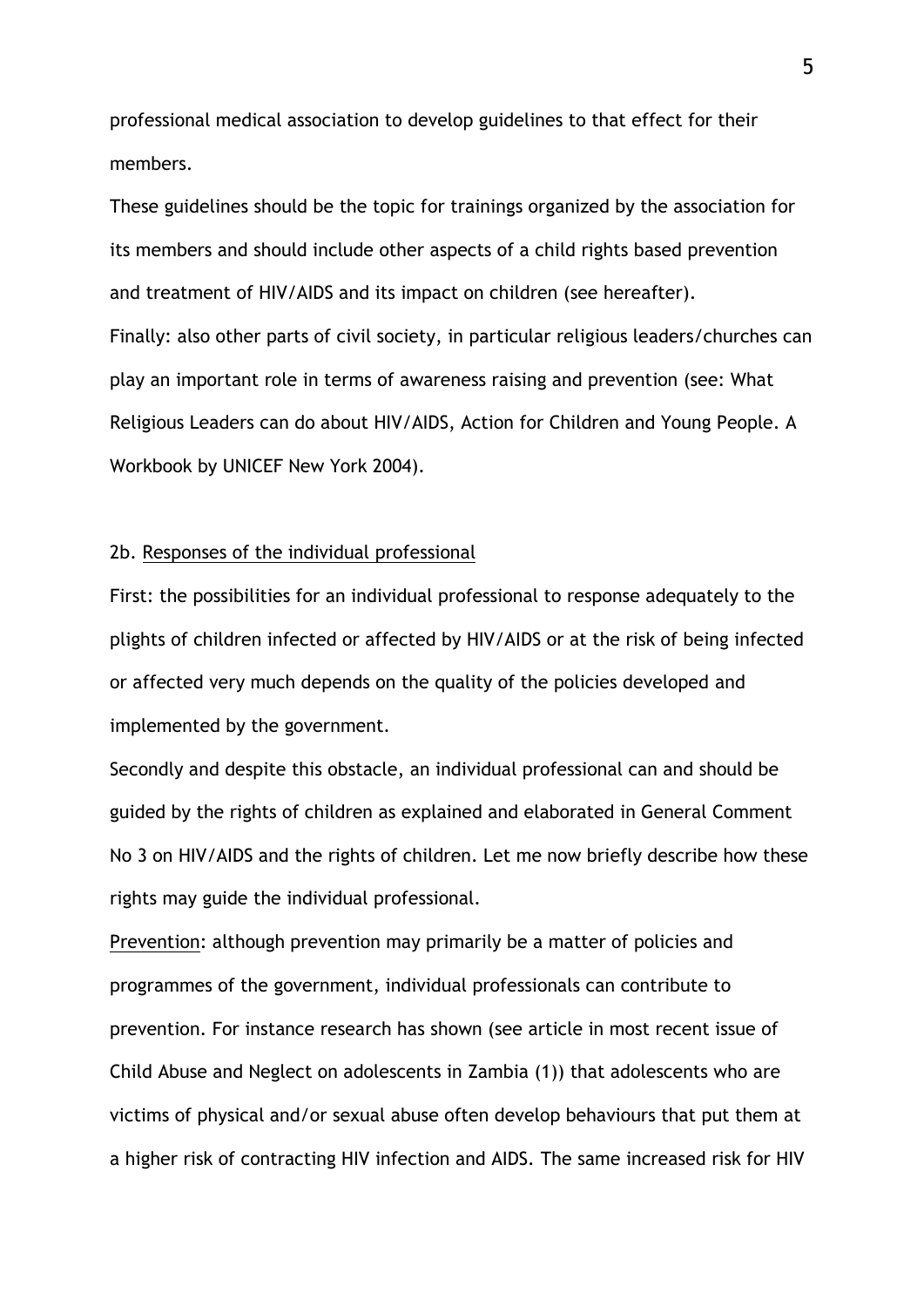infection and AIDS applies to many working children (2). Professionals working with these children should be particularly aware of these increased risks and should undertake extra and targeted measures – including full information to the child about the risks – to prevent these children from becoming HIV/AIDS victims. In addition: individual professionals working with children and adolescents in need of care and protection should provide them with information on all aspects of HIV/AIDS. To quote the young people themselves (3) "Our greatest problem is not HIV/AIDS, but that we don't have the knowledge to protect ourselves. All people around the world should have access to information on the HIV/AIDS epidemic. It should not focus only on the threat of AIDS, but rather on truthful information that can prevent infection".

Non-discrimination: It is a well-known fact that children affected or infected by HIV/AIDS are also victims of very serious discrimination and marginalization. In responding to HIV/AIDS infected or affected children professionals should undertake extra, targeted efforts to prevent or correct this discrimination. This can mean: intensive contact with the (extended) family of the child to prevent the child from being abandoned or to convince them to take the child back in the family explaining inter alia that HIV/AIDS is not spread through every day contact such as shaking hands, kissing, touching/hugging, sharing cups or plates or sharing toilets. It also can mean contact with the school to prevent the child victim of HIV/AIDS from being expelled from education or to convince the school to allow the child back in school. These efforts may also require direct information to teachers, other children and their parents on what HIV/AIDS is and what it is not. Right to express views (Article 12 CRC) This right requires that the professional not only encourages the child to express her/his views, opinions or feelings, but also to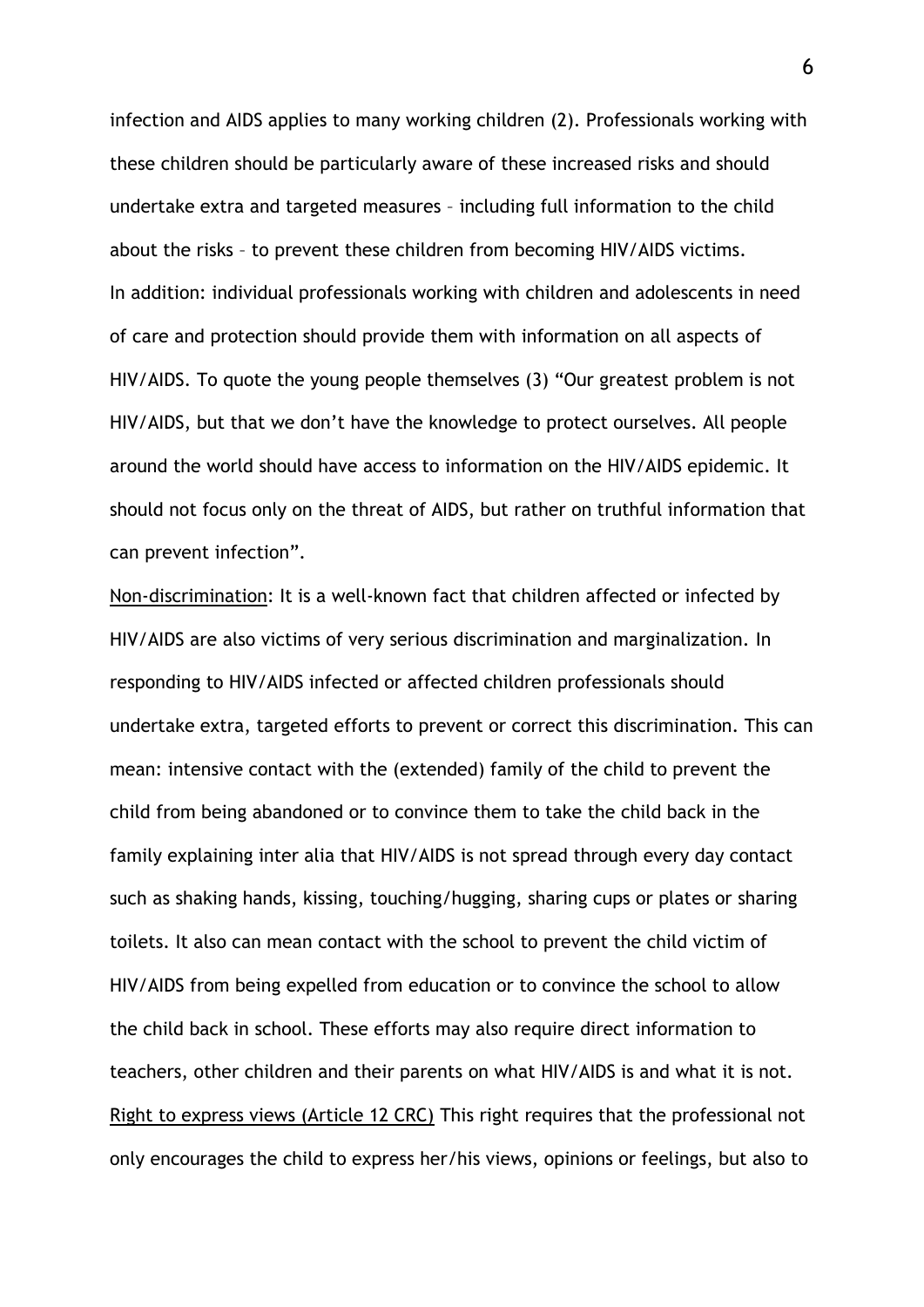create a safe and supportive environment in this regard. Respect for the child's right to privacy (art. 16 CRC) includes that information the child provides should be kept confidential unless that is harmful to the best interest of the child. Depending on the child's evolving capacities (see art. 5 CRC) her/his views and opinions should not be divulged to others (including her/his parents) without her/his explicit consent.

The views of the child victim of HIV/AIDS should be taken into account (given due weight in accordance with age and maturity) when specific measures are taken. Research has shown that an active involvement of the child contributes significantly to a successful intervention for care and protection.

Education: Teachers and other professionals working in education can and should play a critical role in providing children with relevant and appropriate information on HIV/AIDS which can contribute to increased awareness and better understanding of this pandemic and prevent negative attitudes toward victims of HIV/AIDS. In short: teachers must talk about the various aspects of HIV/AIDS, also in order to empower children to protect themselves from the risk of HIV infection. Furthermore, teachers should support the school in an inclusive policy for all children victims of HIV/AIDS. Don't expel them from school or if they drop out undertake all feasible efforts to bring them back in school.

Teachers/the school should not only talk to children but also to their parents in order to create a culture of understanding and acceptance allowing not only children to continue to enjoy their right to education, but also infected teachers to continue as long as possible their teaching activity.

Health care: Professionals working in the field of health care should be well informed about HIV/AIDS and trained in providing appropriate care/treatment to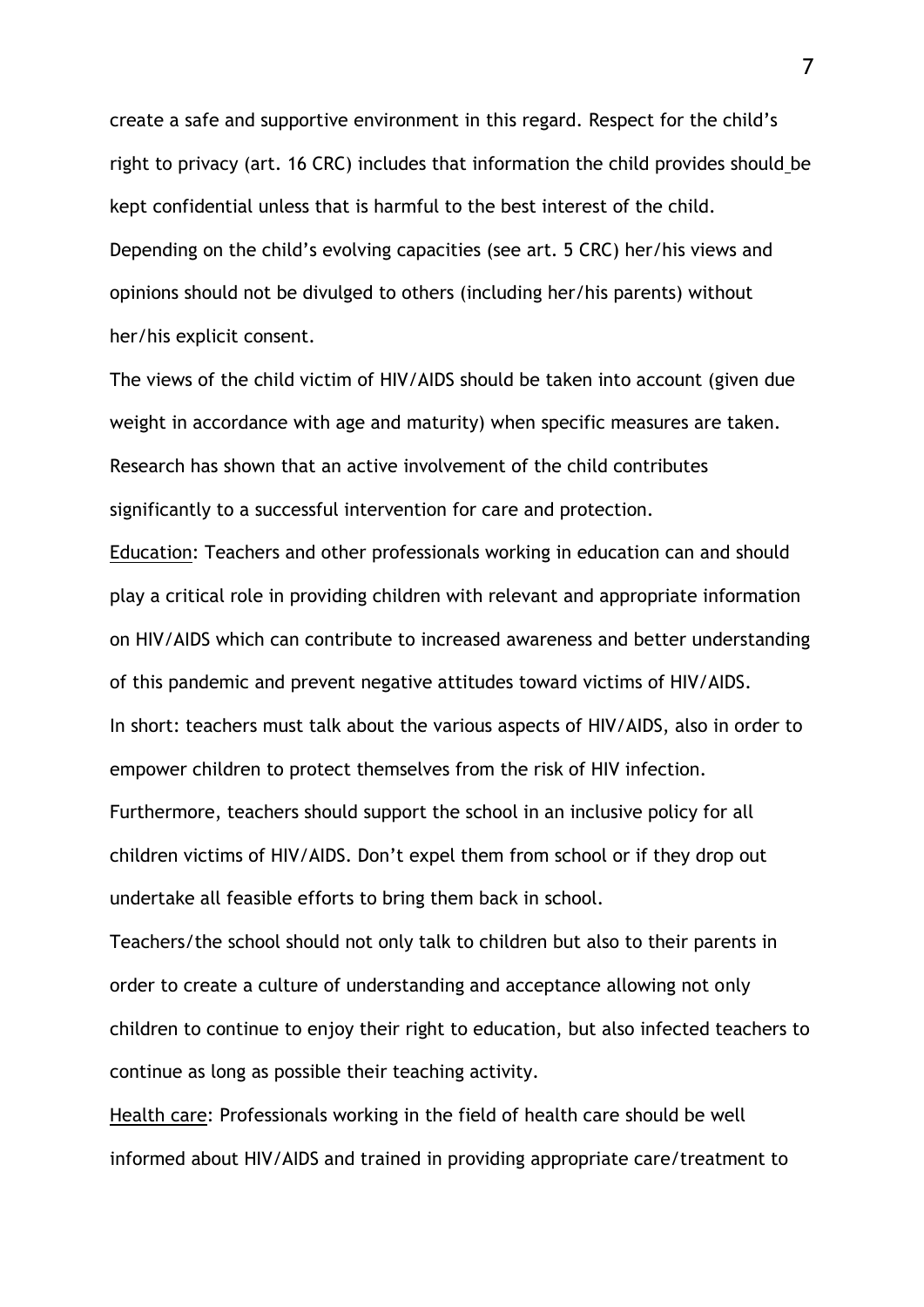(potential) victims of HIV/AIDS. This means, inter alia, that these professionals should fully respect the child's right to privacy and non-discrimination (see above) in offering HIV related information, counselling and testing and sexual and reproductive health services. Mandatory testing of children is not allowed and depending on the evolving capacities of the child, voluntary counselling and testing can take place without prior consent of the parent or legal guardian. It is important that health care services do establish protocols to provide the professionals with the necessary guidance and support in their work with children victims of HIV/AIDS. Special Protection: Professionals working for the protection of children infected or affected by HIV/AIDS are facing major challenges. They should try to prevent the social exclusion an marginalization of these children. They should invest maximum efforts in supporting the (extended) family in continuing to care for these children. If it is not possible to keep the child in her/his (extended) family the first alternative should be another family-type foster care. This may include establishing a child-headed household e.g. in an attempt to keep the siblings together. Mobilizing community support for these child-headed households is important. Placement in an institution (orphanages, children's homes) should be only a measure of last resort. In case of such placement extra attention should be paid to prevention of discrimination and abuse of these children. In addition: such placement should not stop efforts to find alternative family-type care and measures must be taken to successfully reintegrate these children into their communities.

Much more can be said about the responses of professionals in the era of HIV/AIDS. But it is also clear that the effectiveness of these responses very much depend on the commitment of the government to provide, via a comprehensive policy, the